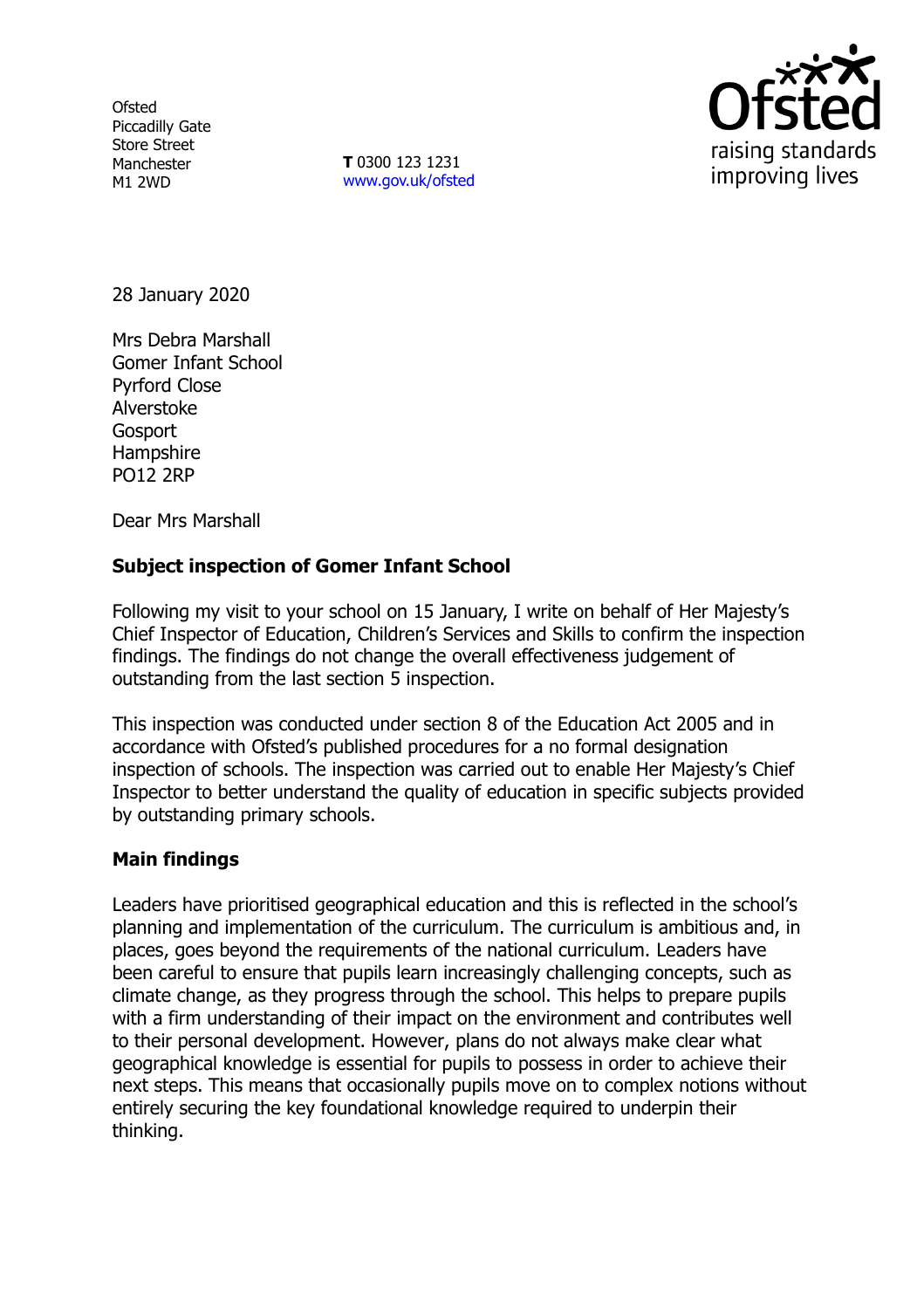

Most series of lessons are appropriately sequenced to ensure that pupils build on their prior learning. For example, pupils gain a strong understanding of the local area and the radius of this work extends as they move through the school. Staff make good use of the school site to help pupils develop an idea of scale, direction and space. During the inspection, Year 2 pupils used aerial photographs to navigate their way to different parts of the playground and the woodland area.

Pupils are positive about geography and enjoy the opportunity to look at, and discuss, their immediate environment. They speak enthusiastically about the places they have studied and are beginning to make links between contrasting localities. Pupils are often able to recall their knowledge, particularly the content that they regularly revisit. For example, having observed and collected extensive weather data over time, pupils can explain how the seasons change and know that the weather around the world is dependent on the local climate. When learning is not revisited often enough, pupils struggle to remember this content. This means that some pupils do not remember the key features of countries and cities they have studied previously.

Pupils with special educational needs and/or disabilities (SEND) achieve well because staff ensure that activities and trips are inclusive. They have designed and adapted the school site so that it is accessible for all. Close liaison with families ensures that pupils with SEND are able to access all off-site visits. This means that all pupils can partake in fieldwork and develop an understanding of their immediate and local environment.

The geography leader possesses strong subject knowledge and uses this to support others to improve their teaching. For example, she has trained staff to use a wider range of electronic resources to provide up-to-date images and information from places around the world. This means that pupils study accurate data and images of places rather than considering old or outdated sources of information. Leaders have developed useful links with other schools and the local authority. This ensures that staff have access to appropriate support and guidance, leaving them well placed to improve the geography curriculum further.

## **Evidence**

During this inspection I met with you, senior leaders, the subject leader for geography and a group of teachers. I scrutinised curriculum planning and visited six lessons in the early years and key stage 1. I met with pupils to talk about their learning in geography and evaluated work in pupils' books.

## **Context**

Gomer Infant School is an average-sized infant school. Most pupils are White British. The proportion of pupils who speak English as an additional language is below the national average. The proportion of pupils who are disadvantaged or with SEND is